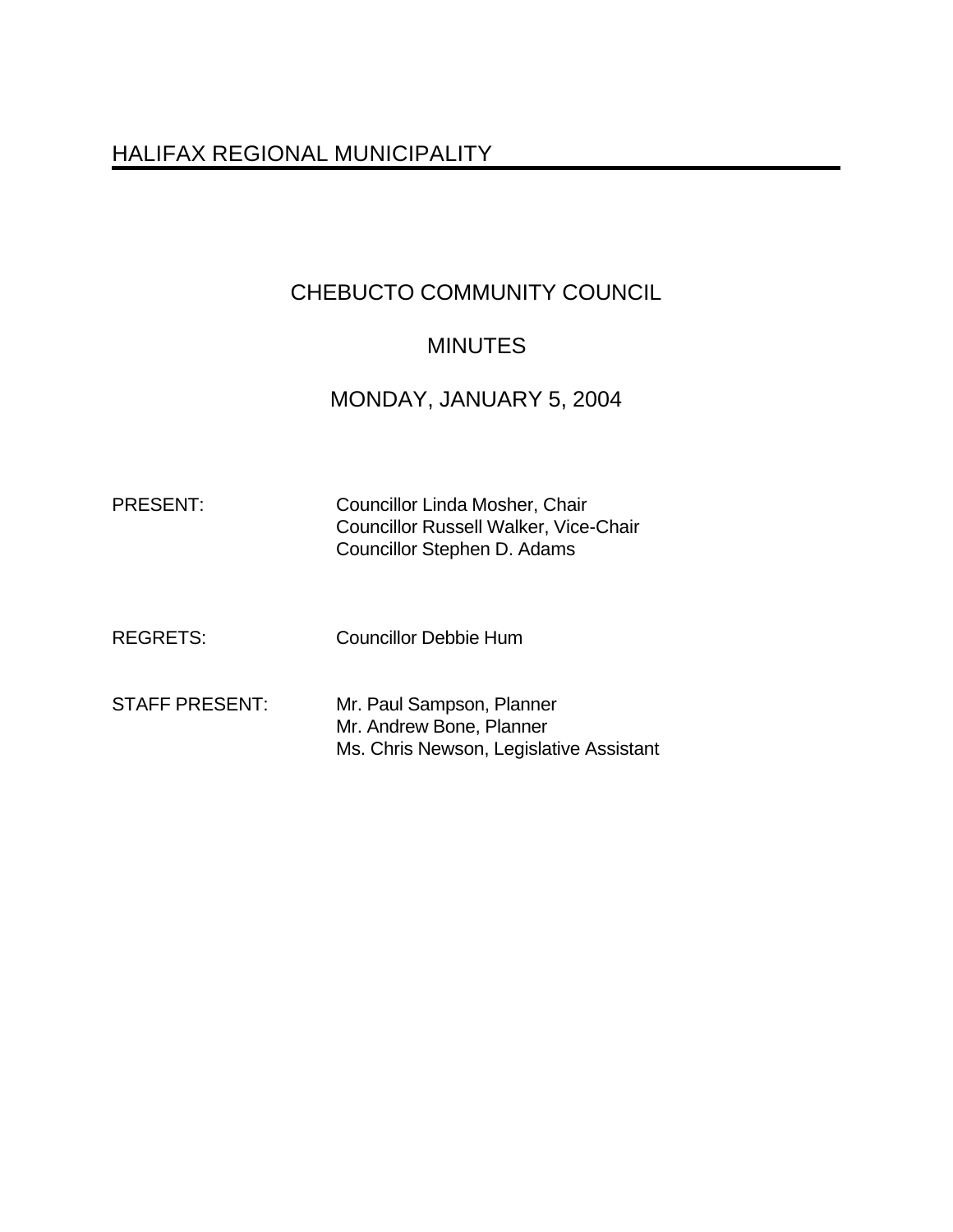## **TABLE OF CONTENTS**

| 1.             |      |                                                             |                                                                                                           |  |  |  |
|----------------|------|-------------------------------------------------------------|-----------------------------------------------------------------------------------------------------------|--|--|--|
| 2.             |      |                                                             |                                                                                                           |  |  |  |
|                | 2.1  | Minutes of regular meeting December 1, 2003  4              |                                                                                                           |  |  |  |
| 3.             |      | APPROVAL OF THE ORDER OF BUSINESS AND APPROVAL OF ADDITIONS |                                                                                                           |  |  |  |
| 4.             |      |                                                             |                                                                                                           |  |  |  |
|                | 4.1  |                                                             |                                                                                                           |  |  |  |
|                |      | 4.1.1<br>4.1.2<br>4.1.3<br>4.1.4                            | HRM Procurement - List of Vehicles 2003/04  4                                                             |  |  |  |
| 5.             |      |                                                             |                                                                                                           |  |  |  |
| 6.             |      |                                                             |                                                                                                           |  |  |  |
| 7 <sub>1</sub> |      |                                                             |                                                                                                           |  |  |  |
| 8.             |      |                                                             |                                                                                                           |  |  |  |
|                | 8.1  |                                                             | Case 00606: Amendments to the Royale Hemlocks Stage I and Stage II                                        |  |  |  |
| 9.             |      | CORRESPONDENCE, PETITIONS AND DELEGATIONS - None  10        |                                                                                                           |  |  |  |
|                |      |                                                             |                                                                                                           |  |  |  |
|                | 10.1 |                                                             |                                                                                                           |  |  |  |
|                |      | 10.1.1                                                      | Case 00608: Amendment to Stage II Development<br>Agreement Parcel BC - 2A Lacewood Drive, Halifax<br>5&10 |  |  |  |
|                | 10.2 |                                                             | AMENDMENT TO DISTRICT 16 - PLANNING ADVISORY COMMITTEE<br>10                                              |  |  |  |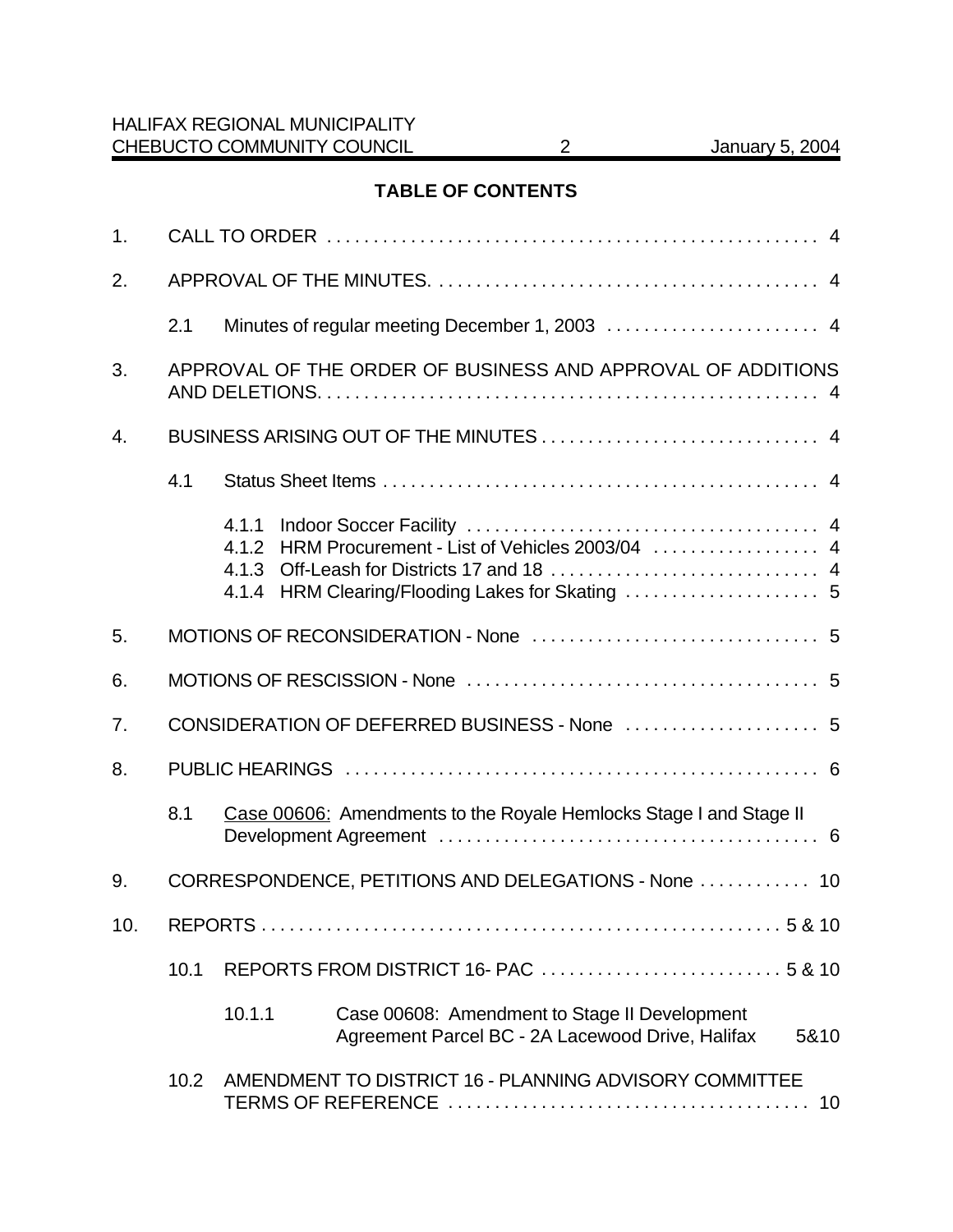|      | 10.2.1 Amendment to Terms of Reference - Appointment of District 16<br>Councillor to the District 16 - Planning Advisory Committee 10 |  |
|------|---------------------------------------------------------------------------------------------------------------------------------------|--|
| 10.3 | MEMBERSHIP HALIFAX WATERSHED ADVISORY BOARD  11                                                                                       |  |
|      | 10.3.1 Membership: Appointment of Representative from District 15  11                                                                 |  |
|      |                                                                                                                                       |  |
|      |                                                                                                                                       |  |
|      |                                                                                                                                       |  |
|      |                                                                                                                                       |  |
|      |                                                                                                                                       |  |
|      |                                                                                                                                       |  |
|      |                                                                                                                                       |  |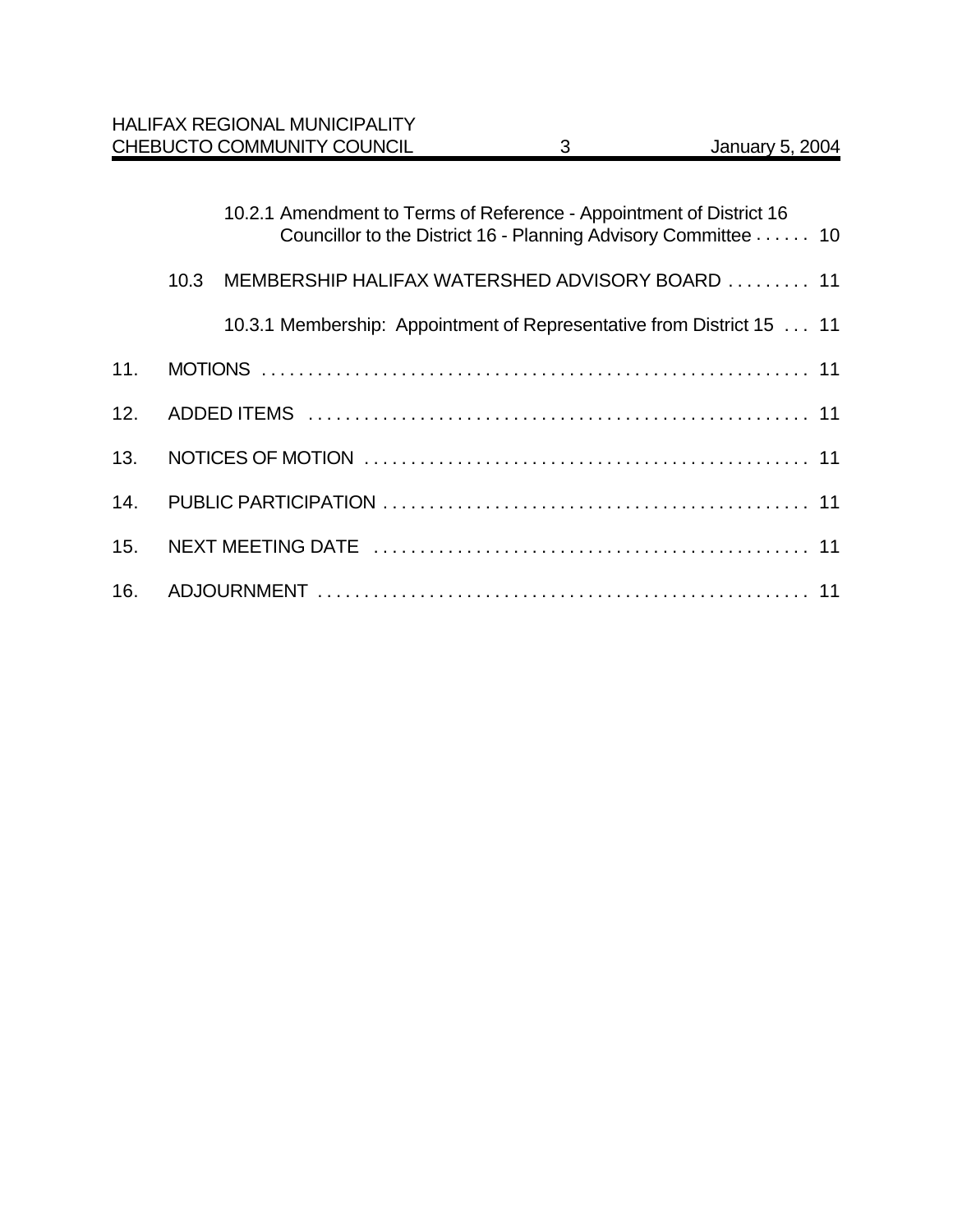### **1. CALL TO ORDER**

The Chair called the meeting to order at 7:00 pm at the Keshen Goodman Library, 330 Lacewood Drive, Halifax.

#### **2. APPROVAL OF MINUTES**

2.1 Minutes of Regular Meeting December 1, 2003

**MOVED BY Councillor Adams, seconded by Councillor Walker that the minutes of December 1, 2003 be approved as circulated. MOTION PUT AND PASSED UNANIMOUSLY.**

### **3. APPROVAL OF THE ORDER OF BUSINESS AND APPROVAL OF ADDITIONS AND DELETIONS**

**MOVE:**Item 10.1.1 to before the public hearing.

**MOVED BY Councillor Walker, seconded by Councillor Adams that the Order of Business be approved as amended. MOTION PUT AND PASSED UNANIMOUSLY.**

### **4. BUSINESS ARISING OUT OF THE MINUTES**

- 4.1 Status Sheet Items
	- 4.1.1 Indoor Soccer Facility

Councillor Adams advised the information requested has been received from Soccer Nova Scotia. This item to be removed from the Status Sheet.

- 4.1.2 HRM Procurement List of Vehicles 2003/04
- ! An Information Report dated December 22, 2003 was before Community Council.

Councillor Walker advised the information requested has been received. This item to be removed from the Status Sheet. He further requested a copy of the information report be sent to Mr. William Phillips, member of the public who brought this issue forward.

### 4.1.3 Off-Leash for Districts 17 and 18

Councillor Adams advised this issue is also before Regional Council. He added this item is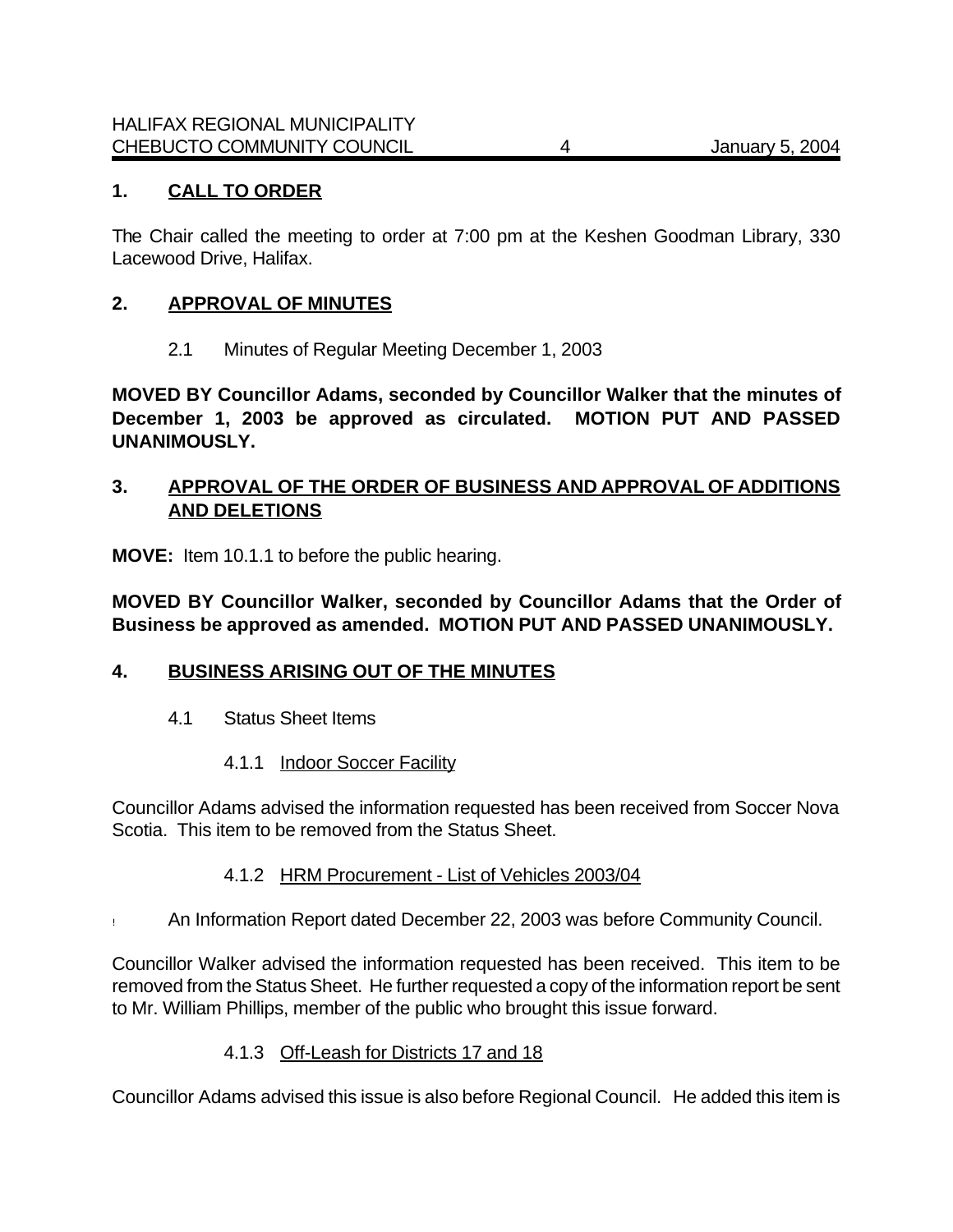to remain on Chebucto Community Council's status sheet until a report is received from staff.

#### 4.1.4 HRM Clearing/Flooding Lakes for Skating

No further information to report. To remain on Status Sheet.

#### **5. MOTIONS OF RECONSIDERATION - None**

- **6. MOTIONS OF RESCISSION None**
- **7. CONSIDERATION OF DEFERRED BUSINESS None**
- **10. REPORTS**

#### **10.1 REPORTS FROM DISTRICT 16 - PAC**

- 10.1.1 Case 00608: Amendment to Stage II Development Agreement Parcel BC - 2A Lacewood Drive, Halifax
- ! A report dated December 10, 2003 was before the Community Council.

Mr. Paul Sampson, Planner, presented the report.

**MOVED BY Councillor Walker, seconded by Councillor Adams that Chebucto Community Council:**

- **1. Approve the amendments to the Stage II Development Agreement, presented as Attachment II to the report dated December 10, 2003 , to permit commercial development on Parcel BC - 2A Lacewood Drive, Halifax;**
- **2. Require that landscaping be maximized along Fairfax Drive and Parkland Drive to allow planting of additional trees/shrubs; and**
- **3. Require that the development agreement be signed within 120 days, or any extension thereof granted by Community Council on request of the applicant, from the date of final approval by Community Council and any other bodies as necessary, whichever is later; otherwise this approval will be void and obligations arising hereunder shall be at an end.**

Councillor Mosher clarified with Councillor Walker that his concerns were well expressed in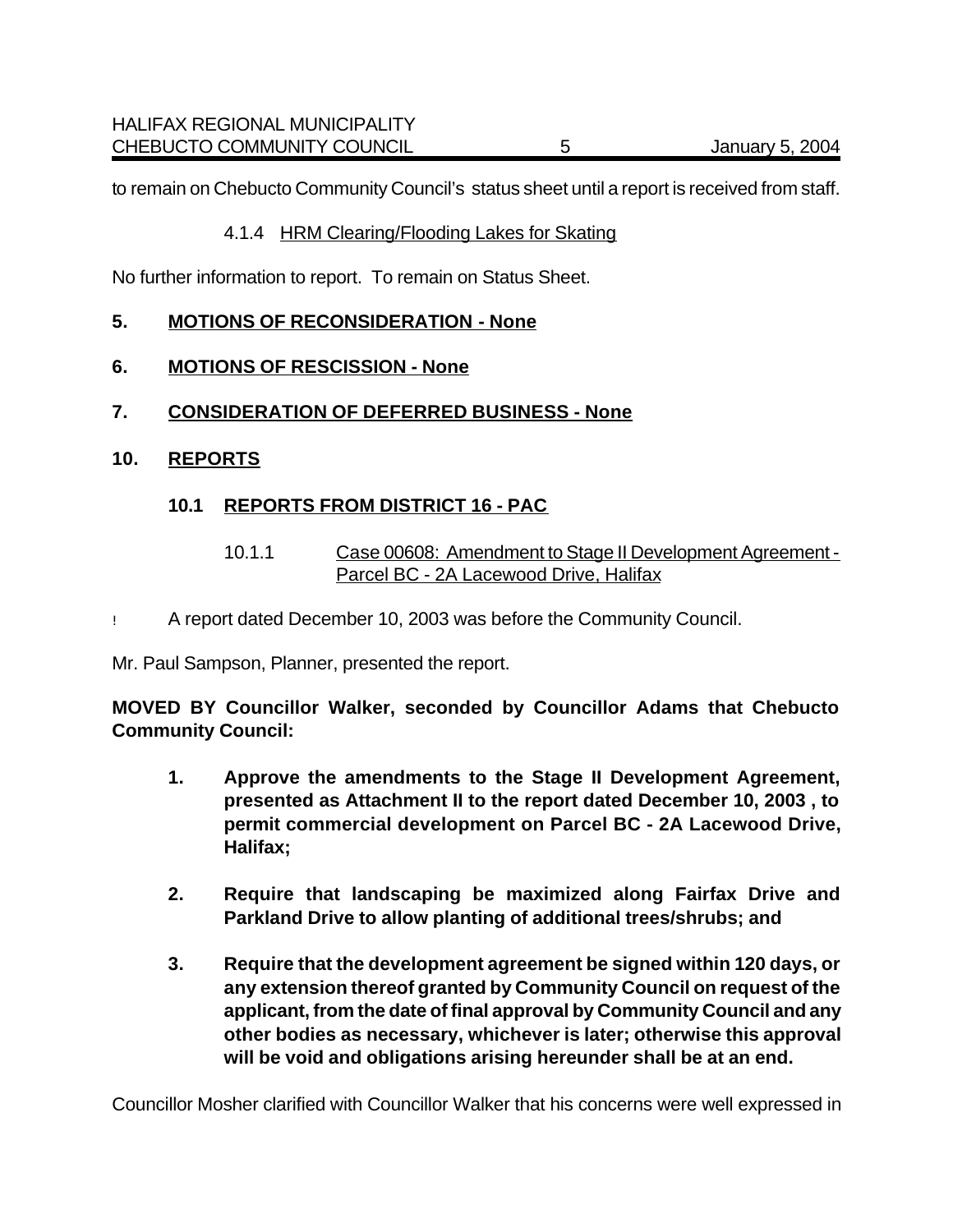the motion. Councillor Walker also confirmed concern of blocked intersections was raised at the public information meetings and has been addressed by the completion of the interchange. **MOTION PUT AND PASSED UNANIMOUSLY.**

### **8. PUBLIC HEARINGS**

- 8.1 Case 00606: Amendments to the Royale Hemlocks Stage I and Stage II Development Agreement
- ! A report dated November 21, 2003 from the District 16 Planning Advisory Committee was before the Community Council
- ! A staff report dated November 6, 2003 was before the Committee.
- ! A letter dated December 31, 2003 from Medjuck & Medjuck was before the Community Council
- ! A proposed amendment to the motion from Councillor Walker was before the Community Council

Mr. Andrew Bone presented the staff report.

Councillor Mosher explained the procedures for the public hearing then called for speakers for or against this proposal.

## **PUBLIC PRESENTERS:**

## **Ernestine MacDonald, 50 Amireault Court**

- bought a property based on a proposal of what the neighbourhood would be. The developers are trying to maintain a pristine neighbourhood out of respect of wishes and views of area residents in keeping Royale Hemlocks a very natural, uncrowded environment.
- ! Ask everyone, including the Councillors to drive up Nelson's Landing and look at the townhouses. They (townhouses) ghettoize a neighbourhood, they are tacky and look rundown but are only five or six years old. She will be the first to put her house on the market if the townhouses are included in the proposal.
- ! We have bought in this area, we have made an investment, we are over 100 voices who want to have these amendments go ahead to make what we have even better.

Councillor Adams asked for clarification of whether she was for or against the present proposal. Ms. MacDonald responded she is for the current proposal to eliminate the townhouses and have six apartment buildings. She added the proposal (drawings) she saw when she first bought in the area, did not show any townhouses.

## **Bob Curran, Moirs Mill Road, Bedford**

! concerned with the view planes. The diagrams do not show much elevation. Do the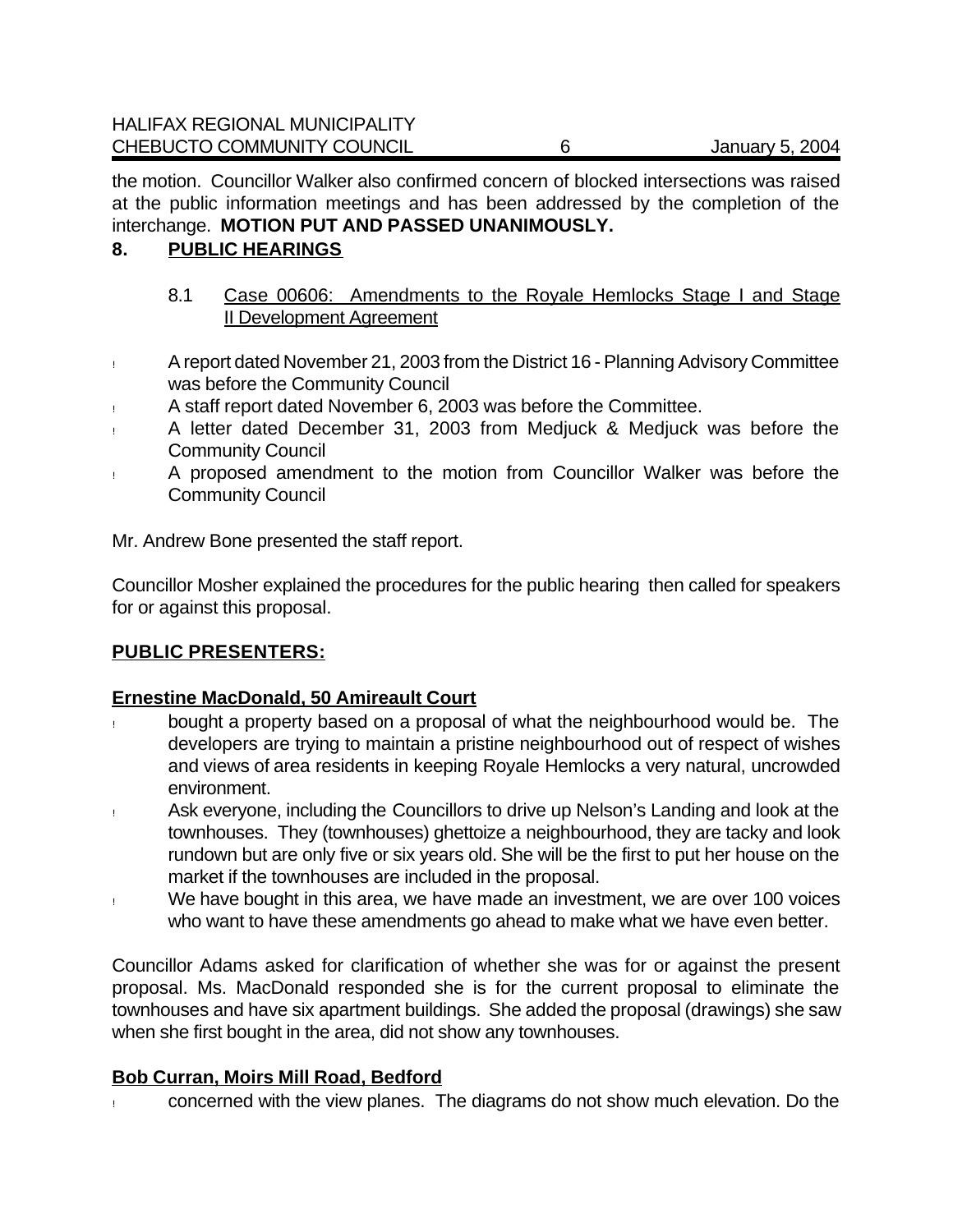view planes play a part in your decision to approve this.

Mr. Andrew Bone advised there are only a few areas in the municipality that have protected view planes; Citadel Hill, Dartmouth Commons and the Bedford Waterfront. He added this area has no protection of view planes however it does come into consideration on analysis on whether it is a quality development. HRM Staff work with developers to minimize the impact of any building on the street scape and the developer in this case has worked to minimize the impact of the buildings by grouping them together (one hiding behind another) and trying to maintain some space between the buildings. As for the buildings on Larry Uteck Boulevard, little is able to be done to minimize their impact on the view plane from that angle. He advised the view planes are considered but it is difficult from a policy perspective to turn down a proposal due to the view planes.

### **Mike JeBailee, Starboard Drive**

! in favour of the six storeys instead of the townhouses

### **David Holding, New purchaser in four storey high building**

- ! townhouses would take away from the look as you come up the hill.
- ! proposal by developer to put in the trail would be nice for the community.
- in favour of the six storey building and no townhouses.

## **John Cornick, Recent purchaser in existing Condominium.**

- townhouses would be horrendous.
- In support of new scheme.
- ! proposal for trail is an excellent idea and will add to the area.

## **Craig Snow, 173 Starboard Drive**

- ! in favour of amendments to the development
- ! great that townhouses will be removed from Larry Uteck Boulevard as it would be an eyesore.
- in favour of the steps the developer is taking in allowing for the trail.

## **Alex Angelopolaus, 188 Starboard Drive**

- ! Minimal impact of adding two additional storeys to the five remaining buildings is a good tradeoff as the skyline would not have nearly the impact of the townhouses.
- ! Commend Pinnacle Homes for coming to residents and asking what we feel/think.

## **Darren MacDonald, 96 Starboard Drive**

- in favour of amendments
- ! townhouses would take away from our neighbourhood and would be a real eyesore
- ! thank Pinnacle Homes for involving the community and keeping us on track of what is going on.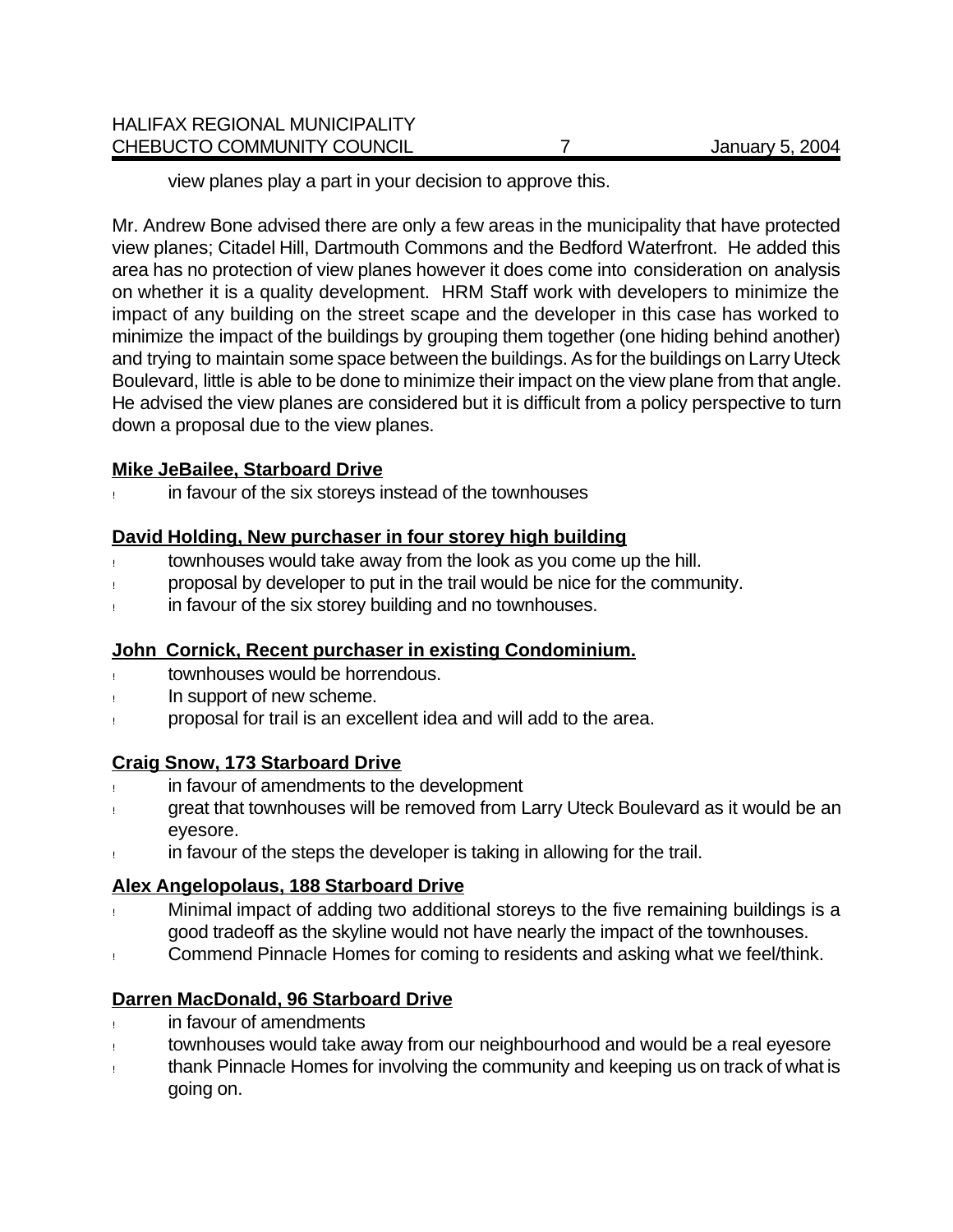## **Chris Rafuse, Condo owner (four storey building)**

- ! In total support of development at this point.
- Removal of townhouses would be beneficial to the area.
- ! Many residents moved to area because of the Park.
- ! Million tons of rock, how can you build townhouses/condos without blasting. Not a rational idea the way the road has gone in and the townhouses would be an eyesore and do not fit in to the present plan.
- ! Raise two storeys to get rid of the townhouses is not a problem.
- ! It would be terrifying to live in the townhouse with a 30'-50' drop.

## **Brenda Kervin, have bought in the first building**

If you look at all of Clayton Park, six storeys have been approved by Council for most of the cement buildings and I don't see why it wouldn't be approved for this development.

### **Norsaid Lori, own a unit in existing building**

! Plan is a brilliant idea and should go ahead

### **Brian Croucher, Azida Court, Bedford**

! No problem with going to six storeys, this is one of the best views in Halifax, buildings could be higher - fifteen storeys even.

### **Debbie MacInnis, moving into four storey building**

- ! Do not want to see the townhouses, it will take away from the look.
- The trail and green space is great, the developer is giving to the community instead of taking away.

### **Wayne Inglis, 33 Kent Avenue**

! Concerned with trail going into park. Had hoped park would be protected from that side but it doesn't look like it will be.

Mr. Bone advised HRM Parkland Planning have a proposed plan for trails in this area and have suggested a trail connection from Larry Uteck Boulevard to the Old Coach Road is an appropriate connection.

## **Craig Zwicker, Planner with Terrain Group**

- ! A complete landscaping plan instituted which was not required
- ! Six concerns raised have been addressed: 1) pedestrian connection, 2) public parkland - donated to HRM, 3) six parking stalls by public access to Old Coach Road, 4) safety requirement for fence along cliff or between the buildings, rose bushes planted as a buffer, 5) access to park - public access - easement documents drafted to give HRM right of way from the street into the park, 6) views and heights of buildings.
- ! Anyone may contact me at any time with their questions/concerns.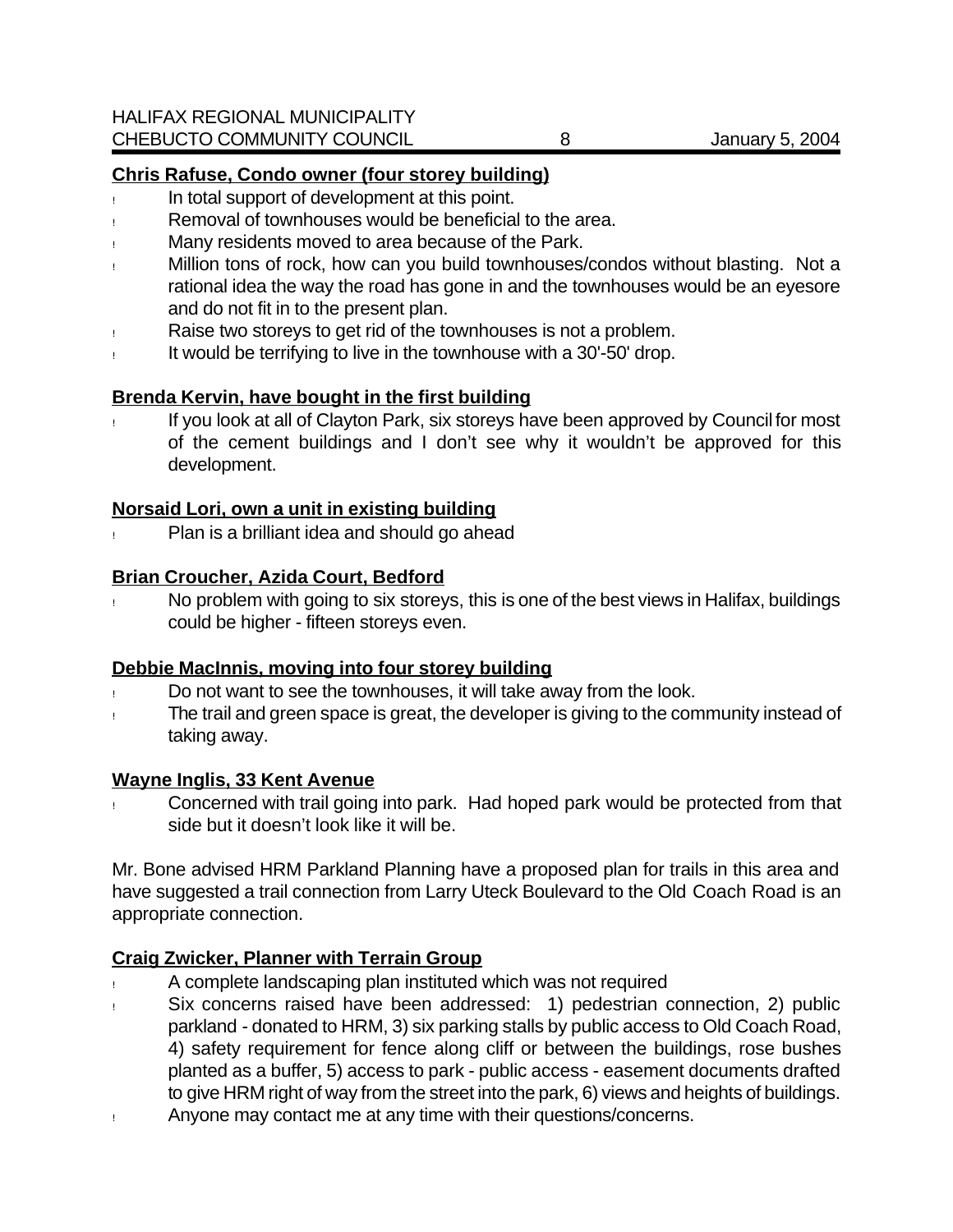### **Ms. Leader, Rosemount Drive**

- Want to remind Council that we approved four storeys. We are trading off townhouses for an extra two storeys which is not right as the townhouses cannot be built.
- ! Wish to be put on record for four storeys.

Councillor Mosher gave third and final call for speakers for or against this proposal. Hearing none, **the public hearing was closed** on a motion by Councillor Adams.

Councillor Walker asked staff to comment on the letter received from Mr. Medjuck regarding this development and the concerns with the site lines. He added that not all properties have been clear cut and there are trees on the property which are not shown on the site plans.

Mr. Bone advised the adjacent property owned by Emscout Ltd, shows a number of buildings on the Emscout site and the site lines taken in various directions appear to be generally accurate except for site line 6 which had the basement floor elevation at 213.96' which should be 190.28' and would remove that building from having any impact. He further advised the cross section does not show any vegetation as shown on the site plan shown with the letter. When the trees are fully grown it will likely remove most of the impact of any of the buildings on the Pinnacle site from the adjacent properties.

Councillor Walker requested clarification on site line 7, as the building is shown as 10' higher than building on site line 6 and that discrepancy should also be pointed out for its accuracy. Mr. Bone responded he did not notice the discrepancy but it has now been noted.

Councillor Walker clarified that contrary to some comments made this evening that the townhouses could not be built, they can. The townhouses could be built if this development agreement is turned down.

Councillor Walker requested the following amendment be added to the motion:*That trees be planted along Larry Uteck Boulevard between the sidewalk and the cliff.*

**MOVED BY Councillor Walker, seconded by Councillor Adams that Chebucto Community Council:**

- **1. Approve the amending Stage I Development Agreement for Royale Hemlocks, presented as Attachment 4 to the report dated November 6, 2003, to permit apartment buildings to be built to a height of six storeys;**
- **2. Approve the amending Stage II Development Agreement for Royale Hemlocks, Phases IA and 2, presented as Attachment 5 to the report dated November 6, 2003, to permit changes to design criteria for the**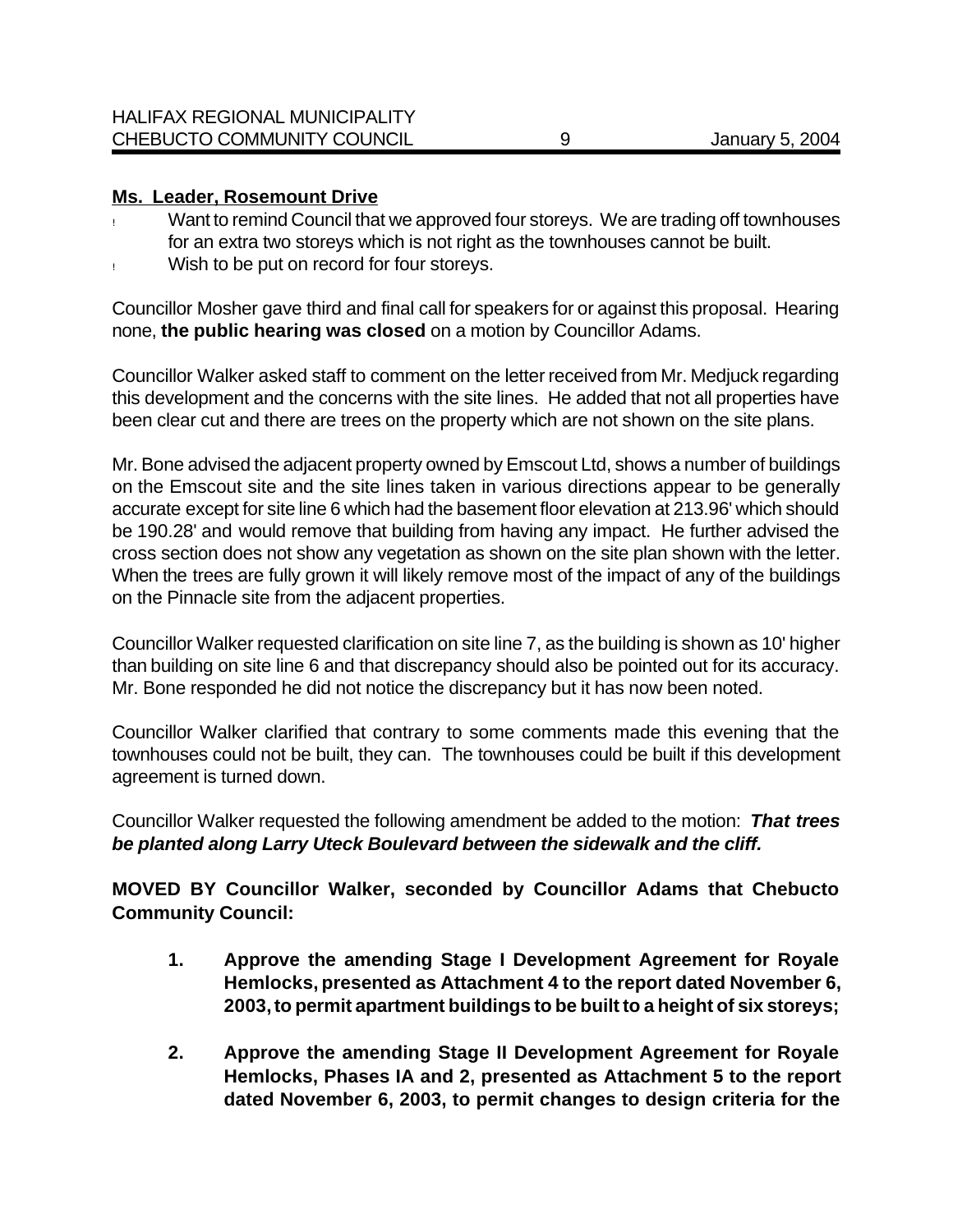**multi-unit site, with an amendment to require fencing and plantings to restrict access to the steep slopes;**

- **3. Request trees be planted along Larry Uteck Boulevard between the sidewalk and the cliff.**
- **4. Require that the amending development agreements be signed within 120 days, or any extension thereof granted by Community Council on request of the applicant, from the date of final approval by Community Council and any other bodies as necessary, whichever is later; otherwise this approval will be void and obligations arising hereunder shall be at an end.**

Councillor Mosher requested clarification that the additional parking spaces were included. Councillor Walker confirmed the parking spaces were included.

Councillor Walker commented he will meet with Mr. Moine regarding the entrance to the Park.

### **AMENDED MOTION PUT AND PASSED UNANIMOUSLY.**

### **9. CORRESPONDENCE, PETITIONS AND DELEGATIONS - None**

### **10. REPORTS**

### **10.1 REPORTS FROM DISTRICT 16 - PAC**

10.1.1 Case 00608: Amendment to Stage II Development Agreement - Parcel BC - 2A Lacewood Drive, Halifax

This item dealt with earlier in meeting.See page 5.

### **10.2 AMENDMENT TO DISTRICT 16 - PLANNING ADVISORY COMMITTEE TERMS OF REFERENCE**

- 10.2.1 Amendment to Terms of Reference Appointment of District 16 Councillor to the District 16 - Planning Advisory Committee
- ! A report dated December 18, 2003 was before the Community Council.

### **MOVED BY Councillor Walker, seconded by Councillor Adams that Chebucto**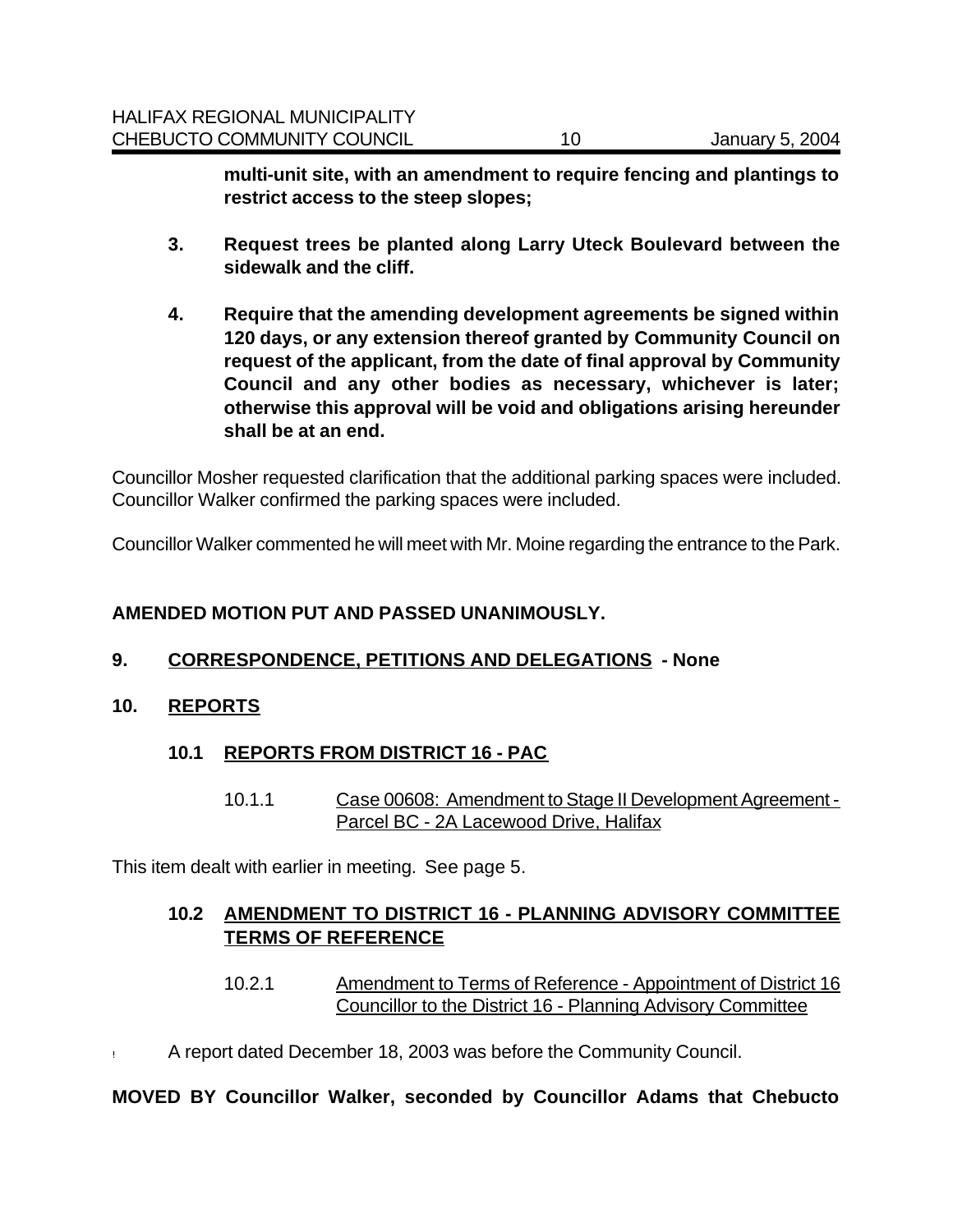### **Community Council;**

**1. Approve an amendment to the Terms of Reference for the District 16 - Planning Advisory Committee to revise Membership from 1 Community Council Member to the District 16 Councillor.**

### **MOTION PUT AND PASSED UNANIMOUSLY.**

#### **10.3 MEMBERSHIP HALIFAX WATERSHED ADVISORY BOARD**

- 10.3.1 Membership: Appointment of Representative from District 15
- ! A report dated December 24, 2003 was before Community Council.

**MOVED BY Councillor Walker, seconded by Councillor Adams that Chebucto Community Council;**

**1. Approve the appointment of Mr. Derrill C. Hynick to the Halifax Watershed Advisory Board for a term of three years to November 2006.**

#### **MOTION PUT AND PASSED UNANIMOUSLY.**

- **11. MOTIONS None**
- **12. ADDED ITEMS None**
- **13. NOTICES OF MOTION None**
- **14. PUBLIC PARTICIPATION**

#### **Mr. David Copp, 12 Armshore Drive**

- ! concern with structure built on infilled water lot on Armshore Drive
- definition of street issue to
- Important to keep in contact with MP Geoff Regan who is now Minister of Fisheries and Oceans. Perhaps contact him again as Minister.

#### **Mr. Paul Hubert, 18 Armshore Drive**

- ! View of North West Arm is important to all people who travel daily down Dutch Village Road, Quinpool Road and the views ought to be protected.
- ! Construction on the infilled water lot by Armshore Drive resident is an outrage.
- **15. NEXT MEETING DATE** Monday, February 2, 2004